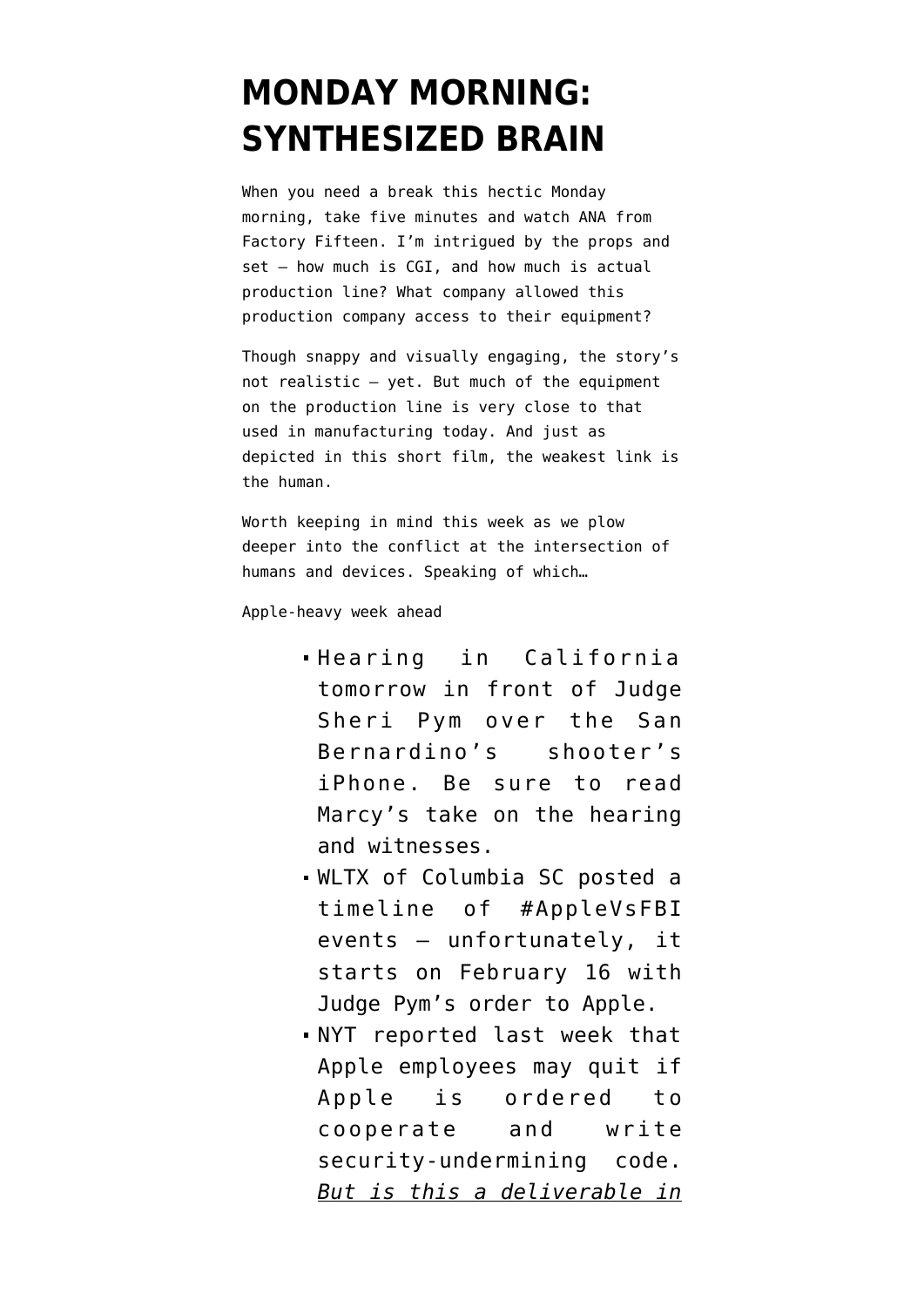*itself?* The article offered an incredible amount of detail about Apple's operations; if employees quit, any entities observing the technology company will know even more. Has this shakedown been designed to yield information about Apple's operations, while risking corporate and personal security?

- Apple will release information about [new](https://bgr.com/2016/03/18/iphone-se-ipad-pro-apple-loop-you-in-media-event/) [products today at a media](https://bgr.com/2016/03/18/iphone-se-ipad-pro-apple-loop-you-in-media-event/) [event](https://bgr.com/2016/03/18/iphone-se-ipad-pro-apple-loop-you-in-media-event/). The buzz may be less about the new products than the hearing tomorrow.
- An iPhone 6 [bursting into](http://gizmodo.com/an-iphone-is-the-latest-thing-to-catch-fire-on-a-plane-1766081044) [flames during a flight](http://gizmodo.com/an-iphone-is-the-latest-thing-to-catch-fire-on-a-plane-1766081044) to Hawaii didn't help Apple. One might wonder why this particular phone flamed out so spectacularly as it's a relatively new device.

HEADS UP TECH USERS

Kindle users: [Amazon is](http://gizmodo.com/if-you-want-to-keep-using-your-kindle-you-need-to-upda-1766018587) [forcing a mandatory update](http://gizmodo.com/if-you-want-to-keep-using-your-kindle-you-need-to-upda-1766018587) across all its older Kindle reader devices. Deadline: TOMORROW MARCH 22 — after that date, users will have to manually update devices and download books via PC and not over the internet.

Tweetdeck users: Owner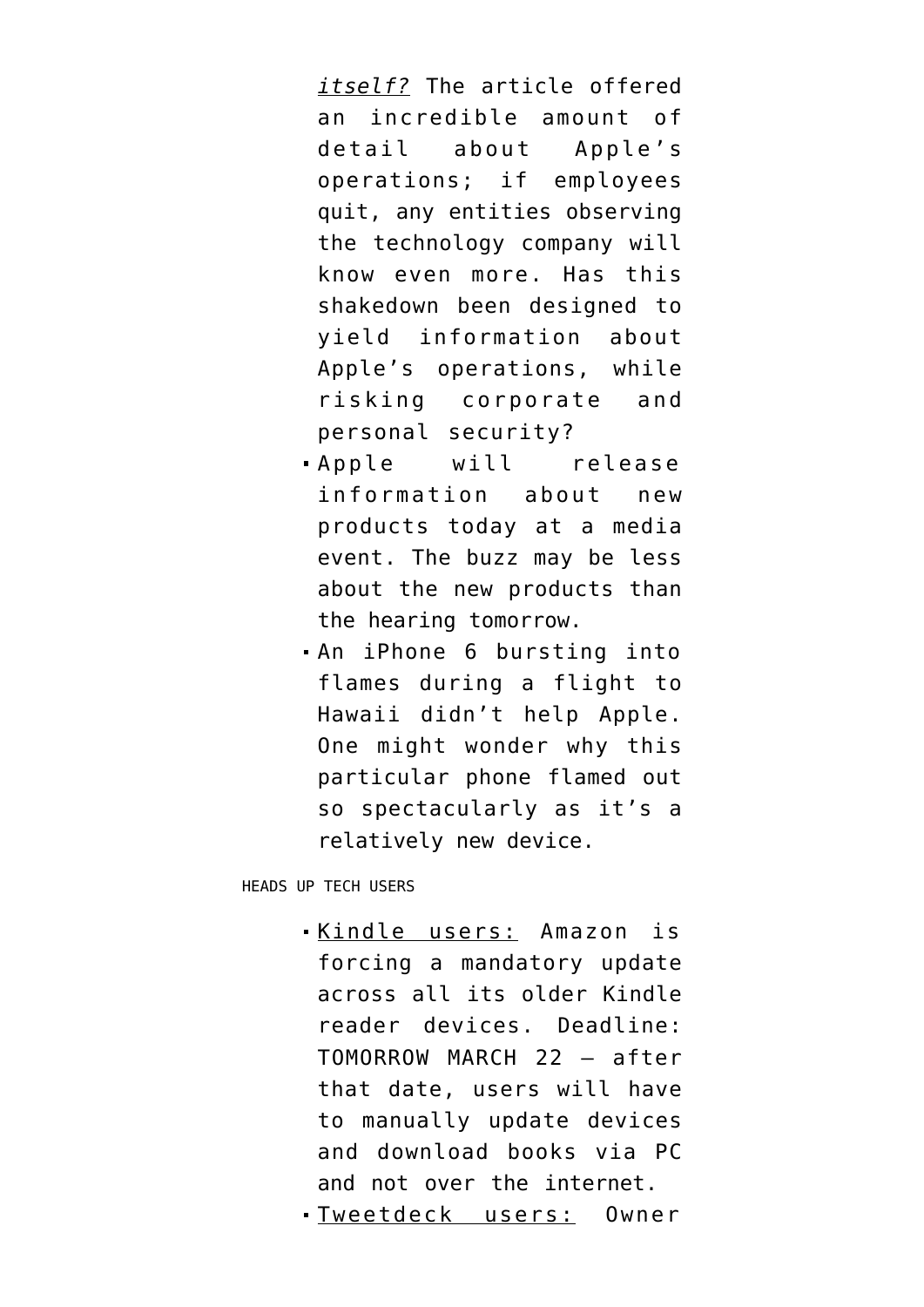Twitter will [kill the](http://www.theverge.com/2016/3/17/11255410/twitter-tweetdeck-windows-app-shut-down-april-15) [Windows app on April 15th](http://www.theverge.com/2016/3/17/11255410/twitter-tweetdeck-windows-app-shut-down-april-15). After that time, Windowsbased users will need to use a browser. Can't blame Twitter–it's ridiculously expensive to write and service so many apps when the same devices usually have a browser.

- Android users: 1) Protect your privacy and security by [checking these settings](http://www.zdnet.com/pictures/android-phone-tablet-privacy-security-settings/15/); 2) [Check this setting](http://www.zdnet.com/article/do-not-touch-this-one-android-setting-and-most-malware-will-leave-you-alone-mostly/), stat, to prevent unauthorized access.
- Nexus users: Make sure you have [the latest patch](http://www.zdnet.com/article/google-rushes-out-emergency-fix-for-android-rooting-exploit-but-most-phones-remain-at-risk/) issued last week. All other Android users should nag their equipment makers for their version of the same patch.

Before the machines complete their occupation of our world…

- [Nice read](http://www.theatlantic.com/technology/archive/2016/03/a-brief-history-of-robot-law/474156/) on law emerging with the rise of robots. Too bad none of them really incorporate Asimov's Three Laws of Robotics. (The Atlantic)
- Want to bet the overlords will argue workers should be paid less because they don't have to work as hard wearing an exoskeleton — [like these](http://mashable.com/2016/03/19/panasonic-exoskeleton/) [at Panasonic?](http://mashable.com/2016/03/19/panasonic-exoskeleton/) (By the way, DARPA, that's yet another